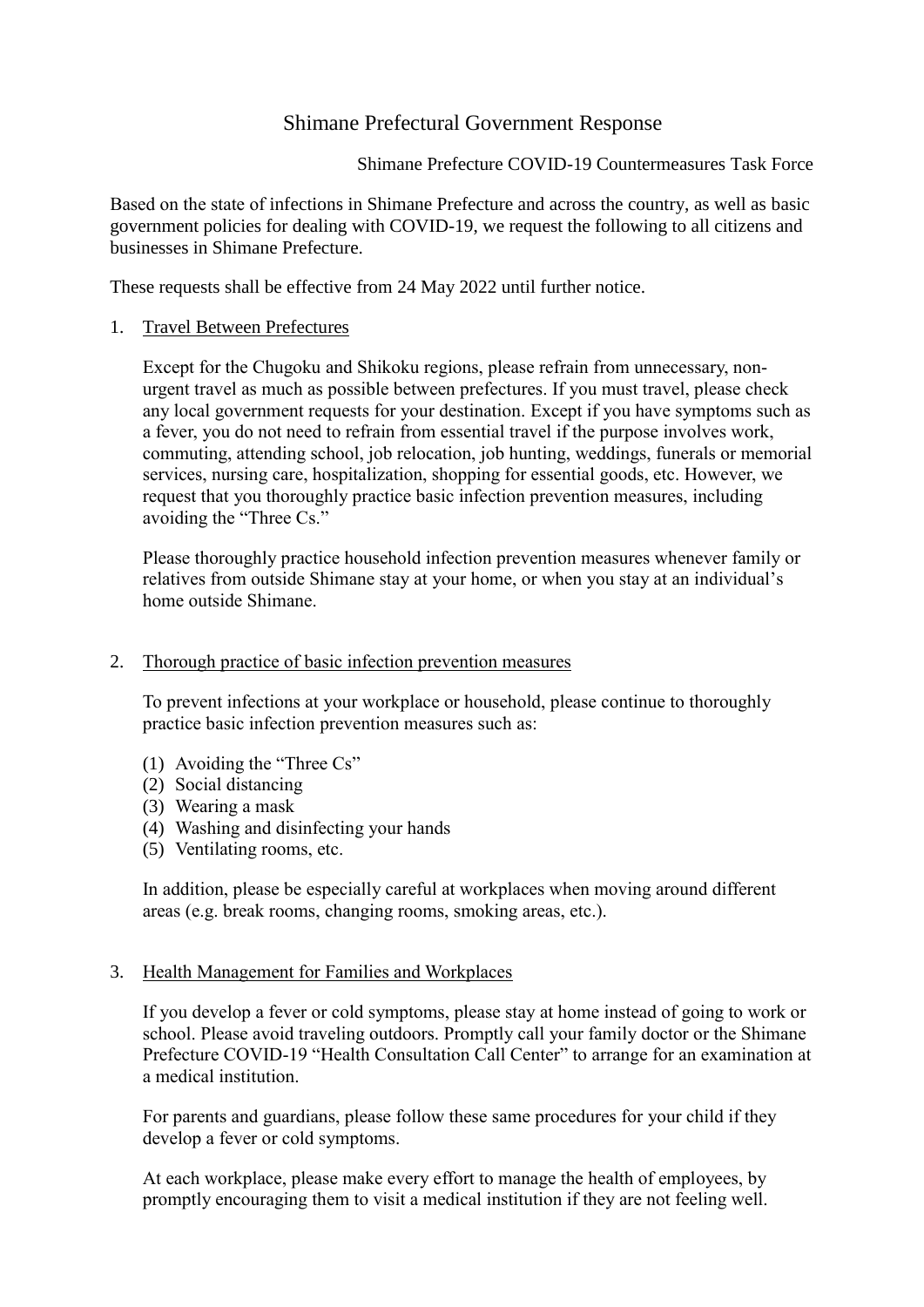# 4. Free COVID-19 Testing

If you are asymptomatic but are concerned about possibly being infected, please receive a COVID-19 test. Free COVID-19 tests shall be available until June  $30<sup>th</sup>$ .

#### 5. Use of Food and Drink Establishments

Assuming that citizens will only visit food and drink establishments that thoroughly practice infection prevention measures:

- (1) Number of People When Dining
	- ① Please limit group dining to 8 people or fewer in Matsue and Izumo.
	- ② Please limit group dining to 12 people or fewer in other regions of Shimane.

However, you are not restricted to the limits in  $\mathbb D$  and  $\mathbb Q$  if all the following conditions are met:

- A) At the same table, there are acrylic panels, etc. between seats that face each other; for seats beside each other, there is at least 1 m of social distancing or there are acrylic panels, etc. between seats.
- B) Even if people are at separate tables, there is at least 1 m of social distancing or there are acrylic panels, etc. between seats.
- C) There are 6 people or fewer at one table.
- D) Participants do not move between tables to change seats.

These group dining restrictions do not apply for families, etc. who normally dine together in the same household.

- (2) Please limit group dining to a total period of 3 hours, including the time spent at multiple food and drink establishments.
- (3) Except for residents of the Chugoku or Shikoku regions, please refrain from dining with non-residents of Shimane Prefecture, both within and outside the prefecture.

At establishments that offer karaoke (including establishments where staff may entertain customers), we ask that citizens wear a mask, disinfect equipment (microphones, remote controls, etc.), and social distance while singing.

# 6. Additional (booster) vaccination

In order to prevent the onset or worsening of COVID-19 symptoms, we ask all municipal governments to continue the streamlined distribution of additional (booster) vaccinations, and to work towards implementing systems where all citizens who request additional vaccination may receive it.